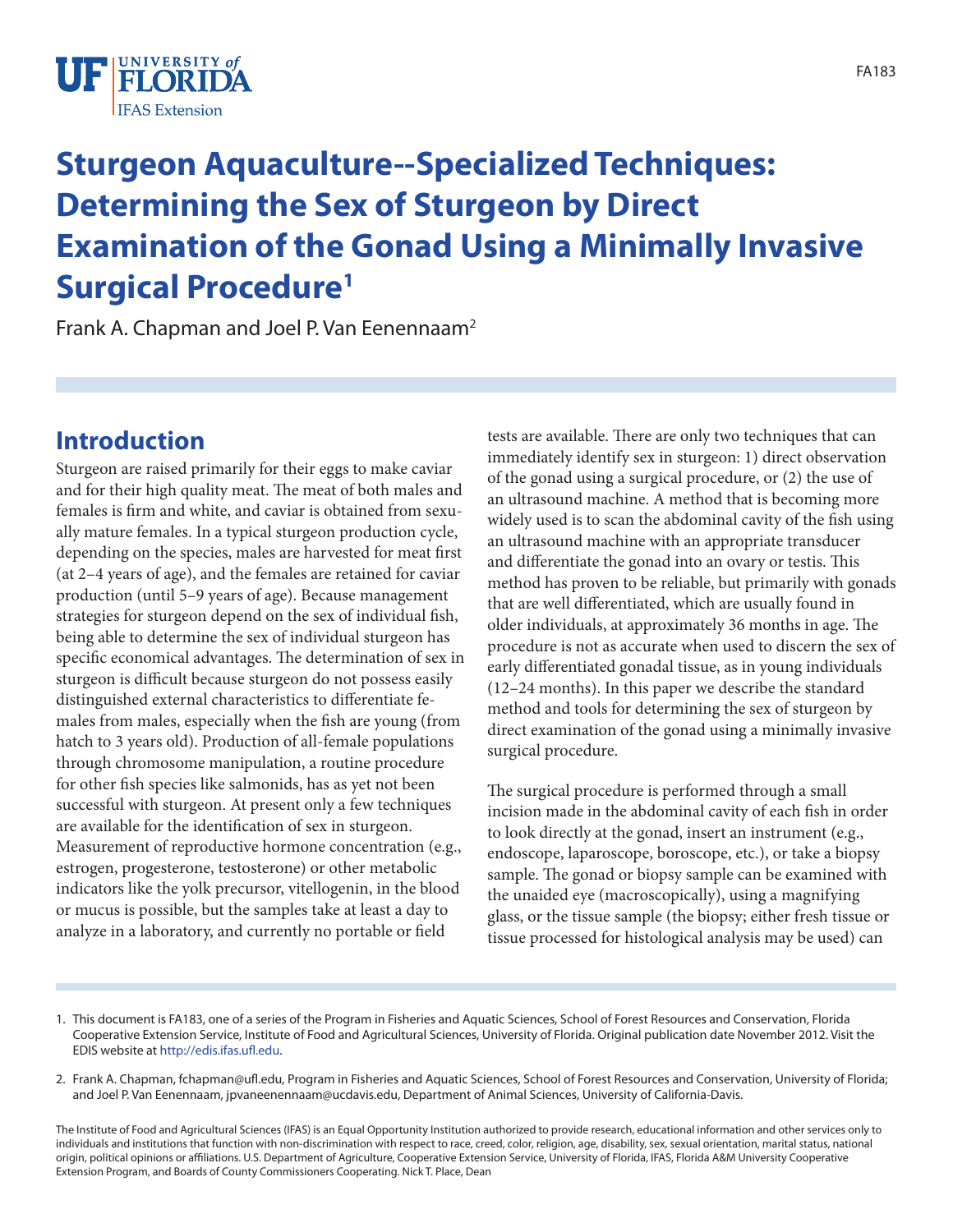be examined under a microscope. The greatest advantage of the surgical biopsy of the gonad is that it is the most reliable method to identify the sex in sturgeon, especially at an early age (16–36 months), and to determine the stage of sexual maturity of the gonads (the publications [FA153](http://edis.ifas.ufl.edu/fa153) and [FA154](http://edis.ifas.ufl.edu/fa154), explain the procedure for obtaining mature oocytes to determine their polarization index and thereby estimate maturity). The surgical procedure to obtain a biopsy of the gonad is the "standard" for comparison, to verify the accuracy of alternative methods that attempt to identify the sex in sturgeon. The technique is suitable for use in the field and is safe, with minimal complications. In thousands of surgeries we have performed since we developed the technique in the early 1980s, the incidence of reported mortality has been very low. When mortalities have occurred, they have usually been associated with infections, especially when the fish have been handled in high water temperatures (above 26°C) or in conditions of poor water quality. The procedure is performed within a short period of time, usually taking no more than two minutes per fish, and using relatively simple and inexpensive surgical tools.

The technique does have disadvantages: it is still invasive (although minimally); potential for infection is increased; and determining the sex requires up to a couple of minutes to perform on each fish. Also, if a surgical suture is used, the cost for the material for each fish may be around \$1 USD. Finally, though the procedure is relatively simple, developing speed and skill requires some practice. Handlers with no experience of this method are strongly encouraged to consult with a fish veterinarian and an experienced aquaculturist before attempting the procedure.

### **Materials**

- A source of clean, aerated fresh water.
- Anesthetic compound.
- A tank to contain the fish.
- • Fish handling and holding equipment: bobcat or backhoe with a lift net, live cars, stretchers, and sawhorses.
- Surgical tools: surgical gloves, scalpel handle (e.g., no. 3) and blades (e.g., nos. 10, 11, 15). Tissue forceps: Adson-Brown (with 7x7 teeth) and Allis tissue forceps (4x5 teeth). A heavyweight needle holder/scissors (e.g., Olsen-Hegar) to hold the needle and cut the suture. Absorbable suture materials (regular or antibacterial) for tissue ligation: Vicryl (polyglactin 910) size 0 or 1 with OS-6 or 4 reverse-cutting needle; PDS II (polydioxanone) sutures, size 1 with CP-1 cutting needle.

• Miscellaneous: data sheets or notebook (preferably waterproof); pens/pencils; tackle box or similar container in which to store the surgical tools, sutures, etc.; small container to hold the surgery tools in disinfectant; hand and/or paper towels; small table on which to place the surgery tools, sutures, and other sexing materials; sterile wipes and alcohol or iodine for cleaning/disinfecting instruments in between fish; containers to serve as waste baskets and to contain "sharps" for the used blades and suture needles; a good, strong light source to allow for clear observation of the gonad.

## **Protocol**

Minimally invasive surgery to determine sex in sturgeon is safe and effective. A skilled operator can perform some 300 to 500 surgeries in one day. Some elements of the procedure (i.e., method of anesthesia, and the decision whether to suture or not) are limited by government or animal welfare regulations, the comfort level of the operator, or the potential for infection. The overall goal of the surgical procedure in a commercial operation is to remove or separate males and to select females with obvious, easy-to-see ovaries. When the sex of the fish is difficult to determine, they are often classified as "unknowns" and may be separated or simply sold as meat fish.

#### **Capture and Anesthesia**

First, sturgeon are gently captured using nets or stretchers to minimized injury and stress. The fish should then be anesthetized until they roll ventral side up and venting of the gills slows down. Several drugs have been used for sedation and anesthesia of sturgeon. The only approved anesthetic for use in fish in the USA is MS-222 (Tricaine-S; Finquel<sup>TM</sup>), but unfortunately this is currently not approved for use in sturgeon. The drug requires treated fish to have a minimum of 21-day clearing (depuration) period before the fish can be used for food. MS-222 is known for its acidic nature due to the formation of methane-sulfonic acid, especially in soft, low alkalinity water. The pH of the water should be checked and if it is too low (less than 6.5) the anesthetic bath (e.g., 100 ppm) should be buffered with sodium bicarbonate. Two other drugs that are effective but that are not approved for use in the USA include 2-phenoxyethanol (e.g., 300 mg/L), and benzocaine (e.g., BZ-20 100–150 mg/L).

Until anesthetic drugs are approved for use on sturgeon, non-drug options are the only alternatives. The clove oil derivatives Aqui-STM 75-150 mg/L and Aqui-S20E (476-537 mg/L) have been used. Aqui-S is not legal for use in the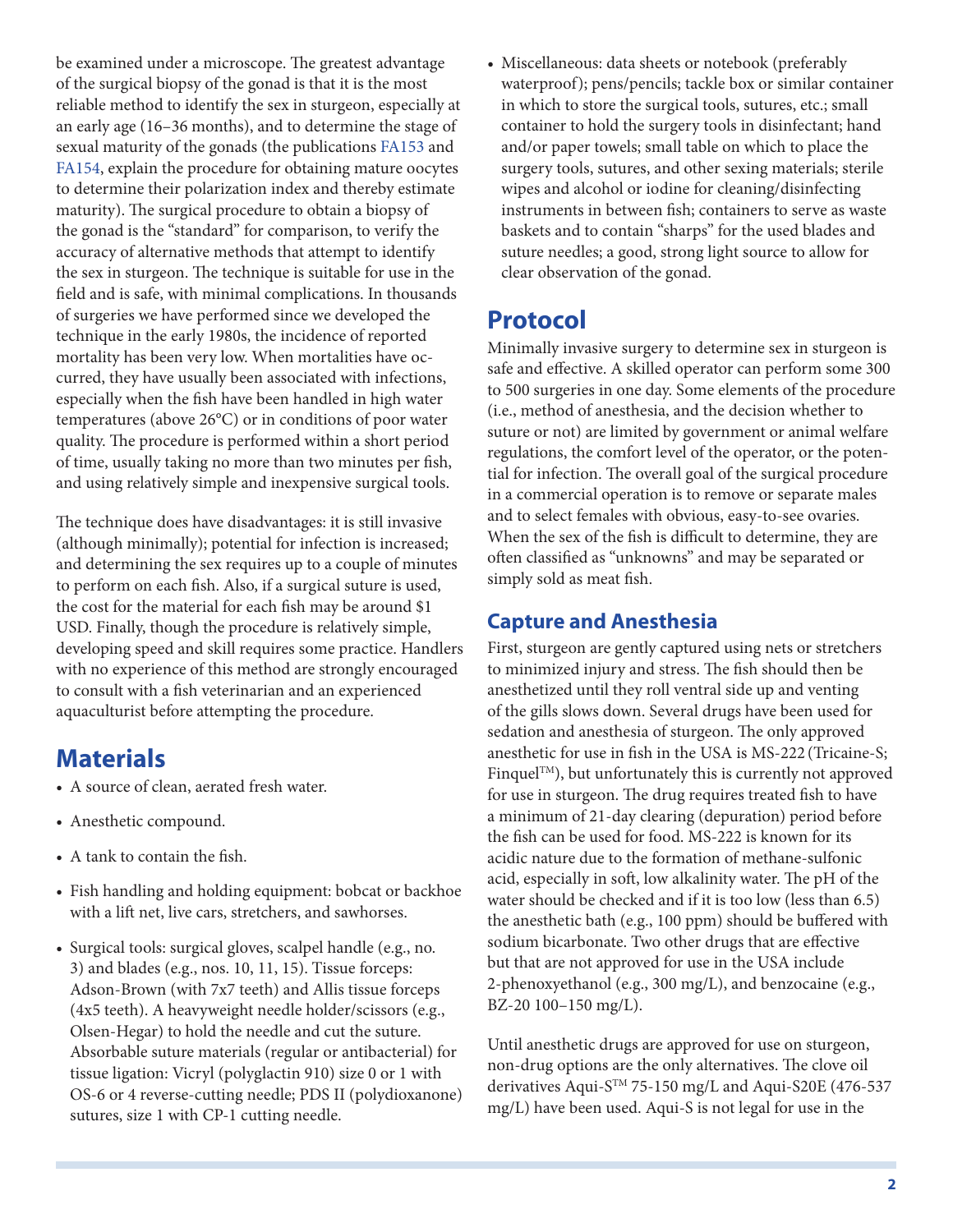USA; however, Aqui-S20E is currently allowed under an FDA Investigational New Animal Drug (INAD) exemption in hatcheries, with a withdrawal period of 3 days. Sturgeon have been successfully anesthetized by immersing them in chilled water (10–12°C) and administering  $\mathrm{CO}_\mathrm{2} \, \mathrm{gas}$ combined with pure oxygen to the water. After capture and anesthesia, the fish is placed ventral (abdomen) side up in a stretcher. Experienced personnel usually will keep the fish out of the water no more than 2–3 minutes, but in case of unexpected mishap, keep handy a fresh, non-chlorinated water source to irrigate the gills. In addition, properly designed stretchers with water drain holes on the upper sides and sawhorses that are slightly lower in the front will create a reservoir of water that can be just deep enough to immerse the head and gill region of each fish and keep the abdominal region above water to permit the surgery.

#### **Disinfection**

The surgery should be conducted in as clean as possible, aseptic conditions. Wear surgical gloves and keep the surgical tools clean and disinfected. Minimal disinfection can be achieved by simply washing with detergents and soaking the instruments in solutions such as 70% ethyl alcohol, 65–90% isopropyl alcohol, or 1–3.5% iodine (note: iodine concentrations greater than 3.5% are toxic to tissue and do not provide additional disinfectant activity). Sturgeons secrete copious amounts of mucus that appear to have antibiotic properties, so the need for surface disinfectants is optional. Actually, we do not recommend swabbing of the incision area with a disinfectant because many surgical scrub solutions appear to irritate or even damage the fish's skin and remove the naturally protective mucus coating. If there is a great deal of mucus, a gentle swab of the incision site with a sterile gauze pad moistened with a dab of 1% iodine solution is all that is needed.

#### **Incision**

The preferred surgical incision area is below the liver on the right side of the fish, where the right gonad may be relatively easily exposed and accessed; the gonad on the left side is less accessible because it is more covered by the spleen. The cut should be some 1–5 cm off the ventral midline, opposite 3–5 ventral scutes anterior from the pelvic fin (Figure 1). This should place the opening directly or almost directly above the gonad. The exact location for the incision will depend greatly on the species and the unique physical characteristics of each individual fish—sturgeon display considerable variation in body conformation and scute patterns. In most cases, the gonad should be immediately visible through the incision.



Figure 1. Location of the abdominal incision on a white sturgeon, used to visually examine the gonads during sex identification. The scalpel blade tip is located where the incision is made, approximately 3 to 4 ventral scutes anterior from the pelvic fin and midway between the ventral mid-line and scutes.

Use a scalpel and tissue forceps to make the cut. The incision should be 1–3 cm long; the length will depend on the specific method you use. You will need a shorter Credits: Frank A. Chapman and Joel P. Van Eenennaam

incision if you use an endoscope to see the gonad and a somewhat longer one if you use forceps to remove a sample of gonad tissue. A single through-cut, made without lifting the blade will best allow you to avoid tearing the skin, and will prevent excessive bleeding and encourage healing. The mid-line ventral skin in sturgeon is poor in blood supply, so make the cut slightly off-center through the relatively wellvascularized muscle tissue in order to enhance the healing process. Make a swift incision and make your examination of the gonad as rapid as possible to take advantage of the slight delay before the incision starts to bleed.

#### **Examination**

In some cases the gonad is very small or fatty. A pair of Allis tissue forceps (4x5 teeth) can be used to help manipulate and roll the gonad so that the ovary or testis tissue can be observed; if necessary the forceps also can be used to take the biopsy. You will need a bright head- or hat-mounted flashlight, shop lights, or some other type of lighting to clearly observe the gonad; some people are proficient at seeing the gonad simply in daylight by placing the fish at a proper angle.

The gonads in sturgeons are paired and consist both of fatty (adipose) tissue and the "germinal tissue," where the actual eggs or sperm develop (Figures 2). The color of the gonad varies (white to yellow to orange) depending on husbandry conditions, such as diet. The greatest challenge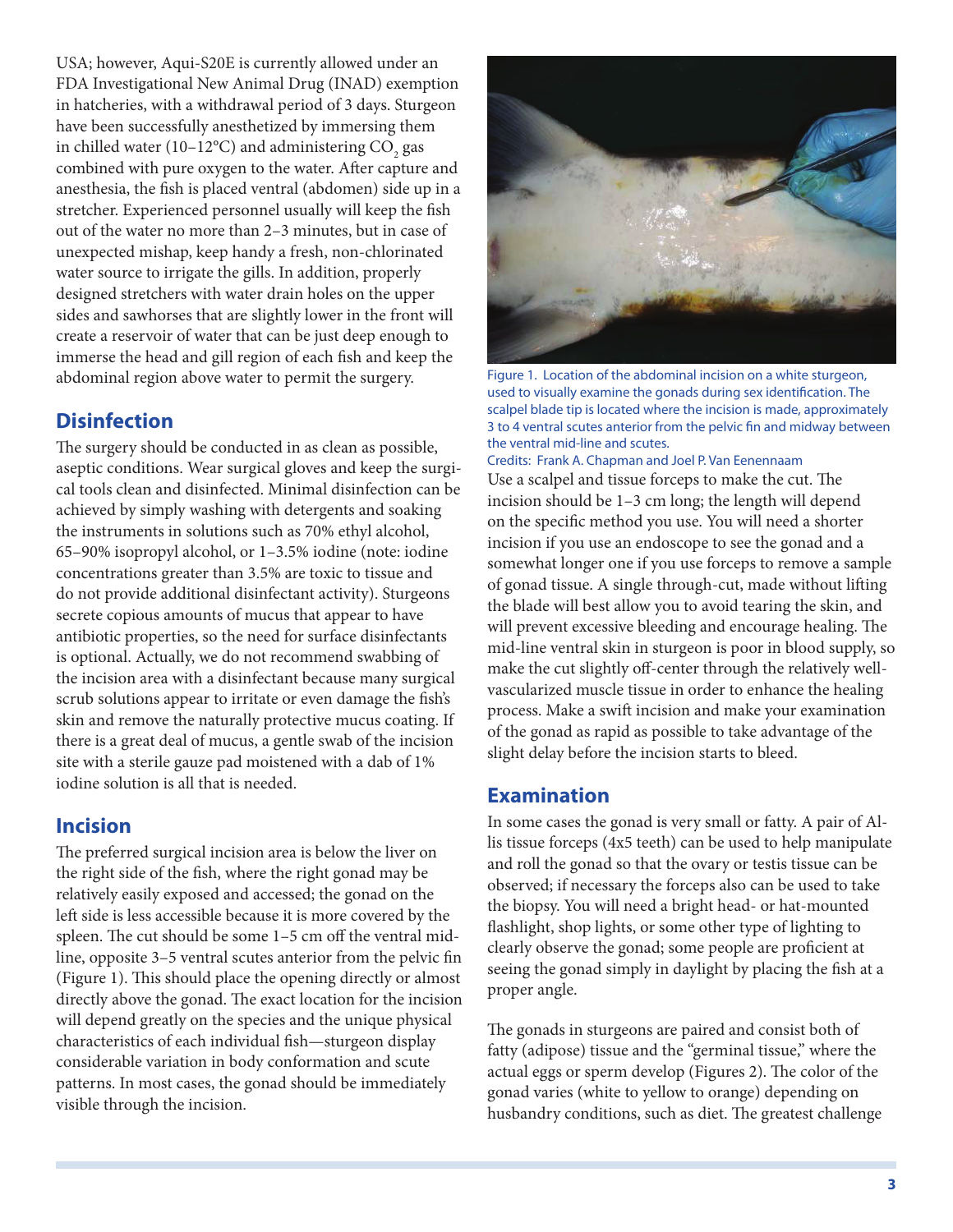is to differentiate the ovarian tissue from the adipose tissue. The female ovarian tissue is typically darker than the testis, usually an off-white to yellowish color. However, the distinguishing characteristics are the "ovigerous folds"—the compartments in which the eggs develop. These are shaped in folds so that they look somewhat like draped cloth. Seen from above, ovigerous folds resemble keys on a piano. The ovarian tissue also has a grainy appearance formed by the eggs developing within the folds (Figures 2b and 3a). Some fatty tissue is present in the male gonads, but the testicular tissue is smooth, turgid, and whitish in color; mature testes look like large, milky-white lobes (Figures 2b & 3b). Occasionally you will find a mature male. In these cases, if the testis tissue is broken, you may see the white and creamy-viscous testicular fluid.



Figure 2. a. General appearance of testis in male sturgeon, and b. ovary in female sturgeon. In both, the gonad consists of both adipose (fatty) tissue and the "germinal tissue," where the sperm or eggs develop.

Credits: Frank A. Chapman and Joel P. Van Eenennaam

Because the gonad in sturgeon is open or exposed in the abdominal cavity, it can also be differentiated by palpating it with the fingers. In female fish, you will feel the grain of the eggs and the ovigerous folds (Figure 3a). The testis, in constrast, will feel smooth to the touch (Figure 3b).

If after looking and feeling you still cannot discern the sex of the fish, remove a small tissue sample with the Allis forceps, a biopsy punch or other suitable tool. Take the biopsy from the germinal tissue of the gonad and drop it into a preservative (e.g., 10 % neutral buffered formalin

or a solution above 70 % alcohol) for further histological processing and examination of the tissue under a microscope. We have observed that if the tissue sample sinks in the preservative/holding solution, it is from a male. The tissue of the testis is denser than ovarian tissue because it contains cysts full of developing spermatozoa.



Figure 3. a. Female gonad with oocytes within ovigerous folds and apposed (attached) adipose (fatty) tissue; surface will feel rough to the touch. b. Male testis without fatty tissue; note the distinctly white, lobe-like subdivisions; surface will feel smooth to the touch. Credits: Frank A. Chapman and Joel P. Van Eenennaam

#### **Suturing**

Once you have determined the sex of the individual sturgeon, you may wish to close the incision with a suture material. In some commercial operations, when thousands of individual sturgeons potentially need to be sexed, the incision is often not sutured. If the incision is short (less than 2 cm), the healing process will be relatively quick and cause minimal tissue trauma. In thousands of surgical interventions we have performed, we have seen no mortalities caused by unsutured incisions. In fact, wounds appear to heal more quickly, we have seen no infections, and the fish recuperate faster than those undergoing anesthesia and suturing. In operations that use water recirculation systems or pond culture, however, suturing could help prevent healing complications and secondary infections due to water quality, environmental bacteria, or exposure to a mud bottom.